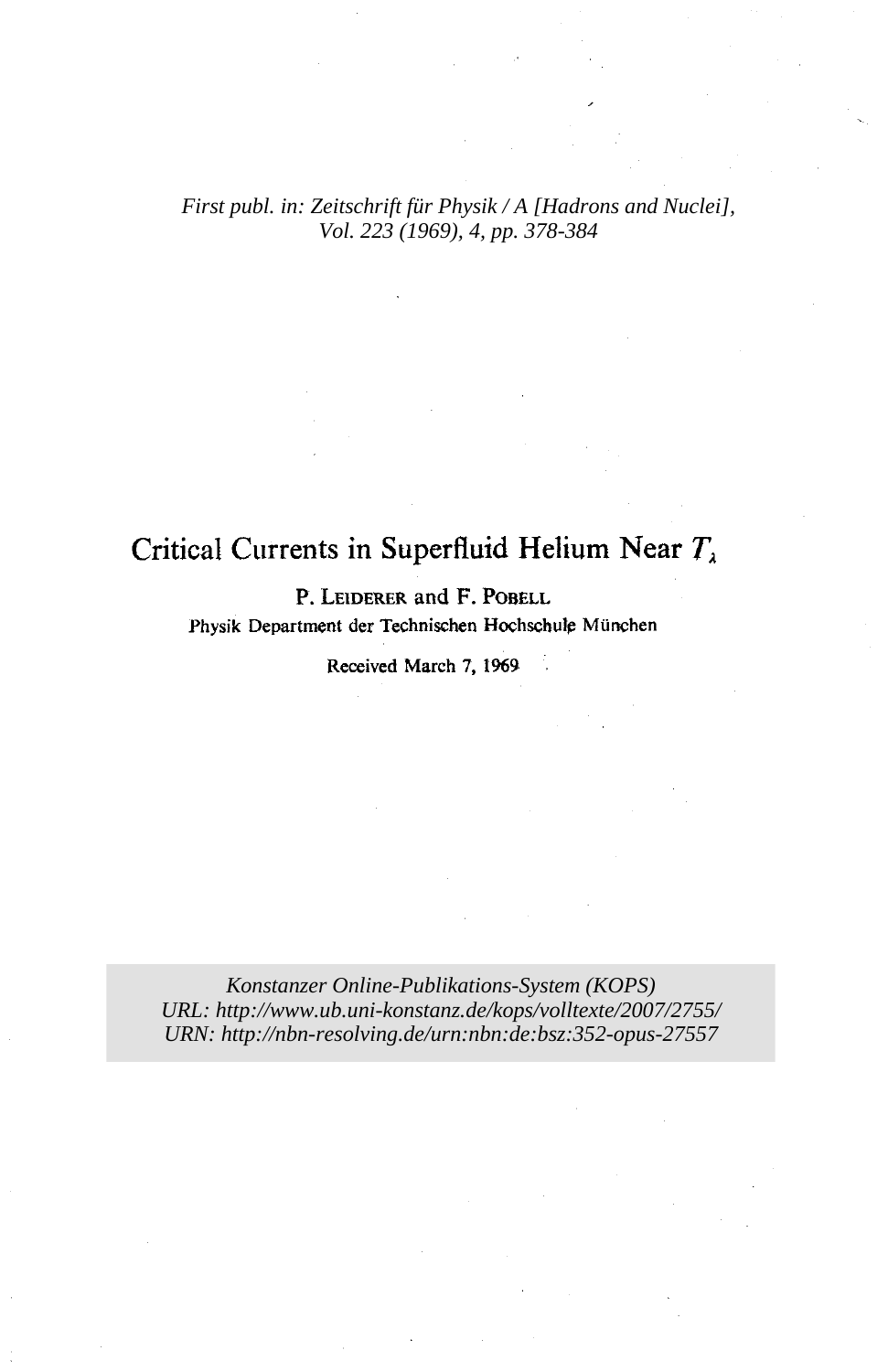The temperature dependence of the critical heat current *Q,* in He **I1** has been measured in the temperature region  $3 \cdot 10^{-5}$  ( $\frac{\text{K}}{\text{K}}$ )  $\lt T_{\lambda} - T \lt 1.2 \cdot 10^{-2}$  ( $\frac{\text{K}}{\text{K}}$ ). The result  $Q_c \propto (T_{\lambda}-T)^{1.07\pm0.01}$  is consistent with a divergent mutual friction near  $T_{\lambda}$  proposed recently by AHLERS.

#### **I. Introduction**

The resistanceless flow of superfluid helium is limited by critical relative velocities  $(v_n-v_s)$ , between its normal and superfluid components. The breakdown of superfluidity of flowing He I1 at temperatures  $T < T_{\lambda}$  has been demonstrated by different methods<sup>1-7</sup>. The corresponding "intrinsic critical velocities" show a characteristic temperature dependence in the critical region. In contrast the critical velocity introduced by **FEYNMAN** to explain the breakdown of irrotational flow of He I1 at the first occurence of vortex lines due to the kinetic energy of the liquid is temperature independent. As different as the methods of the mentioned experiments have been their interpretations.

In this paper we present measurements of the temperature dependence of the critical heat current in He II in the range  $3 \cdot 10^{-5}$   $K < T_1 - T <$  $1.2 \cdot 10^{-2}$  <sup>o</sup>K where  $T_1$  is the  $\lambda$ -temperature of the quiescent liquid. The critical heat current is found to be proportional to  $(T_1-T)^{1.07\pm0.01}$  and will be discussed in connection with the interpretations of the above mentioned experiments and related theories.

- 1. KELLER, W. E., and E. F. HAMMEL: Ann. Phys. (N.Y.) **10, 202 (1960);**  Physics **2, 221 (1966).**
- 2. CLOW, J. R., and J. D. REPPY: Phys. Rev. Letters 19, **291 (1967).**
- **3.** ERBEN, **K. D.,** and F. POBELL: Phys. Letters A 26, **368 (1968).**
- **4.** BHAGAT, **S.** M., and B. M. WINER: Phys. Letters A **27, 537 (1968).**
- **5. KUKICH,** *G.,* **R.** P. HENKEL, and J. D. REPPY: Phys. Rev. Letters **21, 197 (1968);**  Proc. **11th** Int. Conf. Low Temp. Phys., St. Andrews **1968.**
- **6.** AHLERS, *G.:* Phys. Rev. Letters **22,** 54 **(1969).**
- **7.** AHLERS, *G.:* Preprint Febr. **1969.**
- **8.** FEYNMAN, **R.** P.: in: Progr. Low Temp. Phys., vol. I. Amsterdam: North Holl. FEYNMAN, R. P.: in: Progr. Low Temp. Phys., vol. I. Amsterdam: North Holl.<br>Publ. Comp. 1955. — ALPHEN, W. M. van, G. J. van Haasteren, R. de Bruyn Publ. Comp. 1955. – Alphen, W. M. van, G. J. van Haasteren, R. de Bruyn<br>Ouboter, and K. W. Taconis: Phys. Letters **20**, 474 (1966). – Craig, P. P.: Phys. Letters **21, 385 (1966).**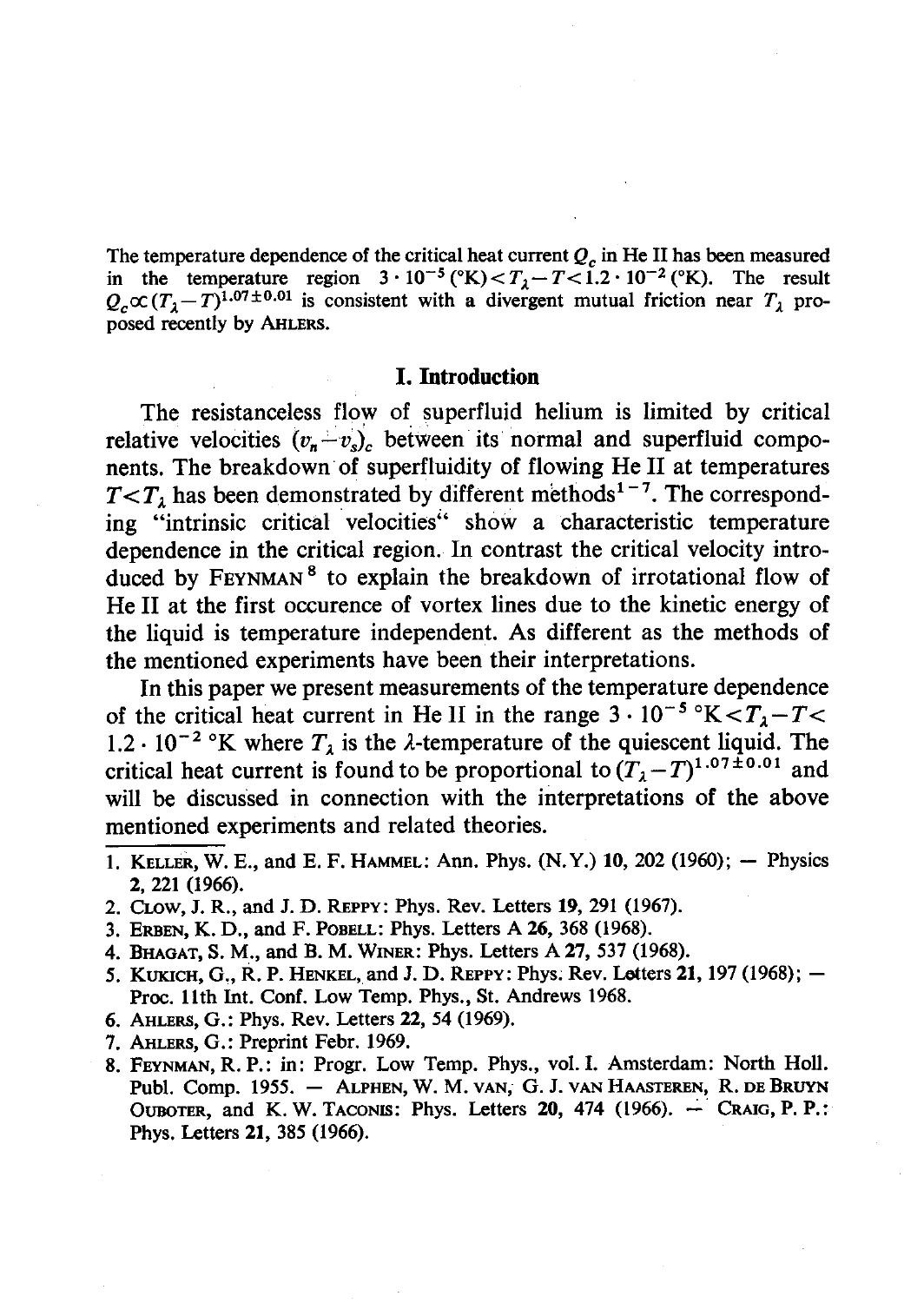#### **11. Experimental**

In the present experiment the thermomechanical effect is used to obtain a relative velocity between the two components of He **11.** The set-up shown in Fig. 1 is similar to that described earlier<sup>3</sup>. The inner



**Fig. 1. Schematic representation of the experimental set-up: lucite cylinder** *(1.0* **cm inner diam.,** *10* **or** *30* **cm length); thermometers** *(118* **W Allen-Bradley carbon resistors**  with  $R(T_1) \approx 6 \text{ k}\Omega$  or  $R(T_1) \approx 50 \text{ k}\Omega$ )

helium filled lucite tube is surrounded by a vacuum jacket. It is open at the top so that the liquid there is in direct contact with the outer helium bath. Lucite rods of different diameter could be placed into the cylinder changing the arrangement into helium filled annuli of different widths (1.0; 0.51; 0.23 mm). Heating the bottom of the cylinder by the heater resulted in a heat flow Q and a mean counterflow velocity  $(v_n - v_s)$ of the normal and superfluid components of the liquid in the tube according to the relation

$$
(v_n - v_s) = Q/\rho_s \, ST \tag{1}
$$

 $(\rho_s =$  density of the superfluid component; *S* = entropy).

Starting below the  $\lambda$ -point the liquid inside the cylinder was slowly heated in one run at a constant heat input and in the next run with zero input into the heater to a temperature above  $T<sub>1</sub>$  by reducing pumping. Six carbon resistors were glued into the walls of the lucite cylinder at different heights so that they could not disturb the flowing helium and had only contact to it at their filed side. The *ac*-voltage drop across one of these thermometers as a function of time was measured with a PAR lock-in amplifier and registered on a recorder. The  $\lambda$ -temperature of the quiescent liquid or the critical temperature when a counterflow was present was identified by a characteristic discontinuity in the helium warming rate due to the breakdown of the unique thermal conductivity of He **I1**  at these temperatures<sup>9</sup>. At the mostly used power level in the thermo-

**<sup>9</sup> TYSON., J. A.: Phys. Rev. 166,** *166 (1968).* 

**<sup>26</sup> Z. Physik. Bd. 223**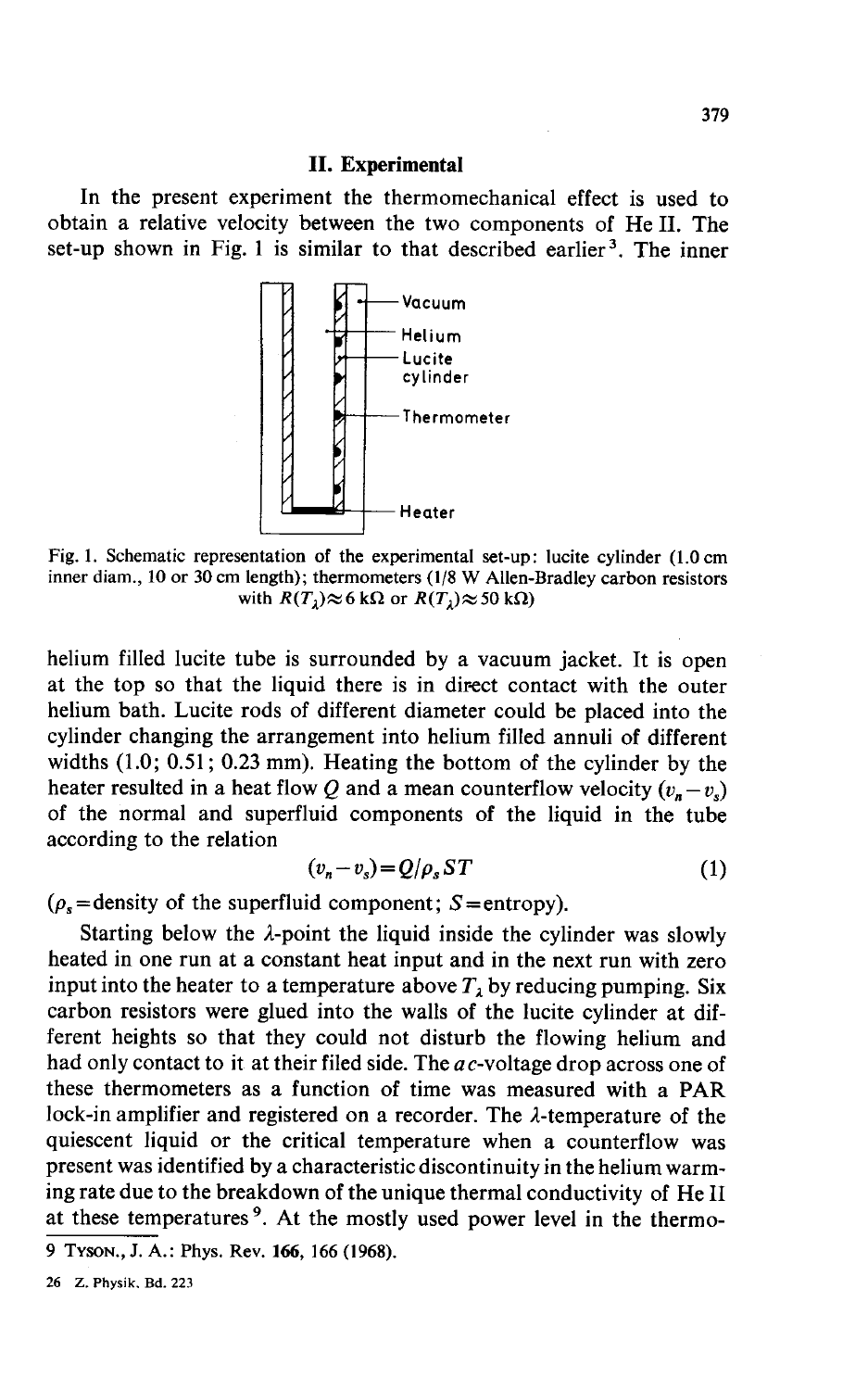

Fig. 2. Critical heat current  $Q_c$  as a function of the temperature difference  $T_1 - T$  $(T_1: \lambda\text{-point of quiescent helium})$ . The temperatures were measured with a ther**mometer 1.0 cm above the heater in the free lucite tube (10 cm length, 1.0 cm diam.).**  The corresponding critical velocity for example at  $Q_c = 17$  mW/cm<sup>2</sup> and  $T_{\lambda} - T = 10^{-3}$  °K is  $(v_n - v_s)_c = 2.5$  cm/sec

meters  $(4 \cdot 10^{-9} \text{ W})$  the resistance resolution corresponded to 5  $\mu$ deg. Measured temperature differences  $(T_{\lambda}-T)$  were not influenced by changing the warming rate, changing the starting temperature, or changing the thermometer power between  $2 \cdot 10^{-6}$  W and  $2 \cdot 10^{-10}$  W<sup>9</sup>.

With a heat current present in the liquid a discontinuity in the thermogram identical in shape to that at the usual  $\lambda$ -temperature occured at a temperature  $T < T_{\lambda}$ . This means that He<sup>4</sup> had lost its superfluid properties at a temperature  $T < T_{\lambda}$  due to the counterflow of the two components of He I1 at a critical heat current **Q,.** 

In Fig. 2 the critical heat current  $Q_c$  is shown as a function of the difference between the  $\lambda$ -temperature  $T_{\lambda}$  of the quiescent liquid and the temperature  $T$  at which the discontinuity in the thermogram of flowing He II occurs. Within the given accuracy  $(10^{-5} \text{°K})$  the data can be represented by

$$
Q_c = A \cdot (T_{\lambda} - T)^{1.07 \pm 0.01} \quad \{W/cm^2\}
$$
 (2)

for

$$
3 \cdot 10^{-5} \, \{^{\circ}K\} < T_{\lambda} - T < 1.2 \cdot 10^{-2} \, \{^{\circ}K\}
$$

in agreement with Ahlers' recent results for  $T_{\lambda}-T<10^{-3}$  °K<sup>6</sup>. The temperature dependence of the corresponding critical velocity according to Eqs. **(1)** and **(2)** is given by

$$
(v_n - v_s)_c \propto (T_1 - T)^{0.41 \pm 0.01} \tag{3}
$$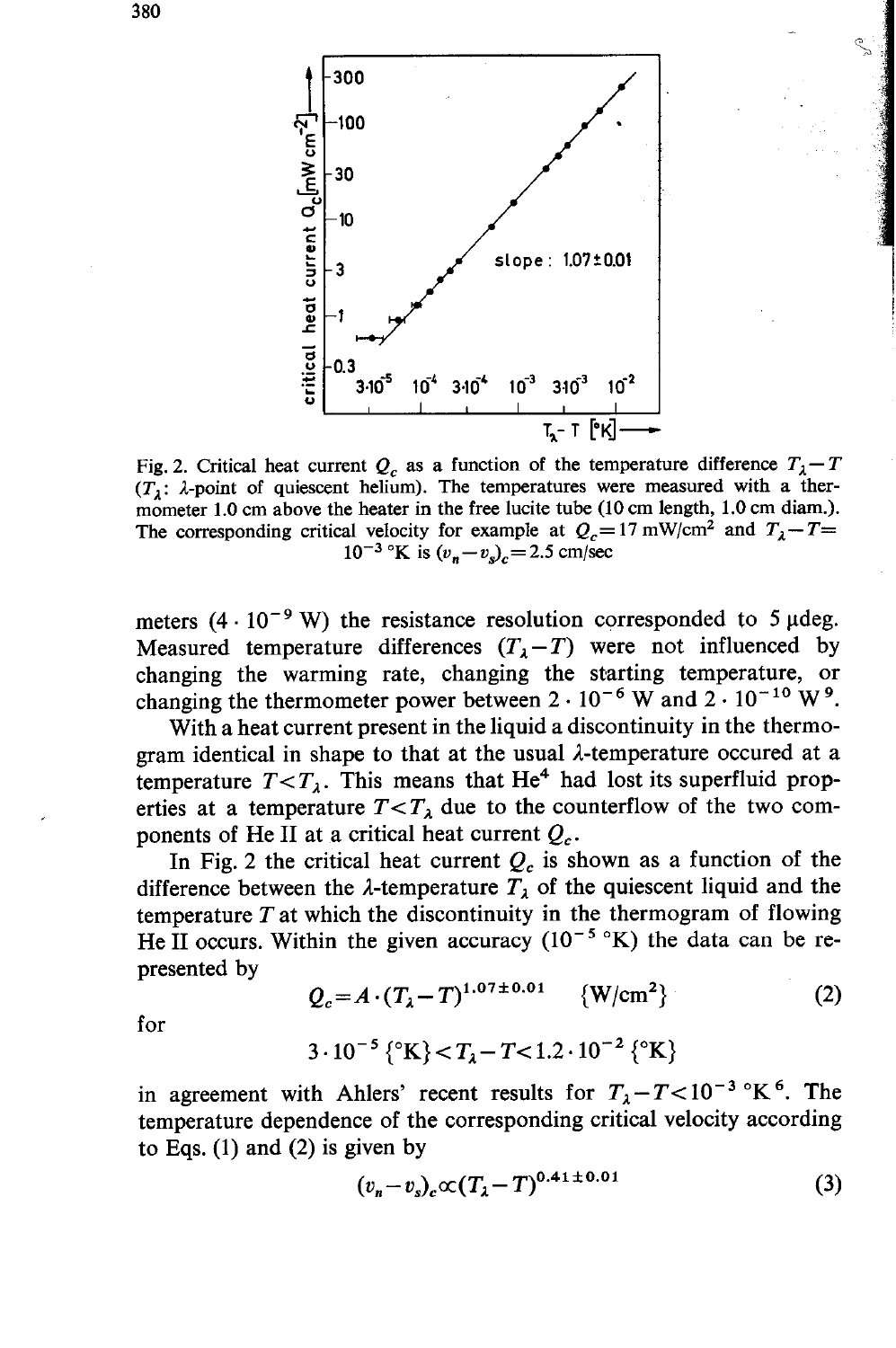The coefficient A was found to depend on *geometry* which on the other hand *did not* affect *the exponent* in our temperature region. We did not observe a transition to a region with a smaller (geometry depending) temperature exponent of  $Q_c$  which was observed by <sup>1, 2, 4, 6, 7</sup>. This transition should occur in our measurements at  $T_A - T \approx 10^{-3} \div 10^{-4}$  ( $\rm{K}$ ) following Ahlers' discussion. The coefficient  $A$  measured with the thermometers at different heights in the tube is shown in Fig.  $3$  as a function of the position of the thermometers. Furthermore  $\vec{A}$  was measured at a fixed position in the free tube (diam. 1.0 cm) and in three annuli of different widths (1.0; 0.51, and 0.23 mm). It was found to increase continuously by about  $20\%$  in decreasing the free width for the helium flow from 1 to 0.023 cm.

### **III. Discussion**

A simple case of the breakdown of the superfluid properties of liquid helium at  $T < T<sub>i</sub>$  is the homogeneously flowing bulk liquid where the density  $\rho_s$  of the superfluid component is decreased by a relative velocity  $(v_n-v_s)$  according to  $\rho_s \approx \rho_{s,0} \left(1-\frac{(v_n-v_s)^2}{(v_s-v_s)^2}\right)$  and superfluidity should vanish at a temperature  $T < T_{\lambda}$  as predicted by the phenomenological theory<sup>10,11</sup> and by thermodynamic arguments<sup>12,13</sup>. In the experiments mentioned above  $1-3, 5-7$  where the critical velocity was estimated by isothermal flow, by persistent current or by heat current methods as well as in the present measurements the superfluid properties of He **I1**  have been found to break down at velocities which are up to a factor 15 smaller than the above  $(v_n - v_s)_m^{14, 15}$ . In addition, in the experiments<sup>1,3-6</sup> the critical temperature exponents of  $Q_c$  or  $(v_n-v_s)$ , were

- 10. PITAEVSKII, L. P.: Soviet Phys. JETP 8, 282 (1959). MAMALADZE, YU. G.: Soviet Phys. JETP 25,479 (1967).
- 11. AMIT, D. J.: Phys. Letters A 26, 466 (1968). BURKHARD, T. W., and D. STAUF-FER: Unpubl. Report, Munich, June 1968.
- 12. KRAMER, L.: TO be publ. in Phys. Rev. (1969).
- 13. MIKESKA, H. J.: Phys. Rev., March. (1969); Habilitation Thesis, Munich, Jan. 1969.
- 14. The results of JINCHVELASHVILI, B. G., L. V. KIKNADZE, Yu. G. MAMALADZE, and J. S. TSAKADZE: Phys. Letters A 27, 524 (1968) could neither be confirmed by VEITH, W., and F. POBELLL: Phys. Letters A 27, 254 (1968); ANDELIN, J.: Bull. Am. Phys. Soc. 13, 1669 (1968) nor by recent measurements of ANDELIN, J., POBELL, F., and F. WAGNER (to be publ.) who carefully looked for the timedependent effects discussed by JKMT.
- 15. AHLERS<sup>6</sup> has shown that also the high value of  $(v_n-v_s)$ , measured in <sup>4</sup> by observing the formation of bubbles at a heated wire can be explained by a divergent mutual friction (see below).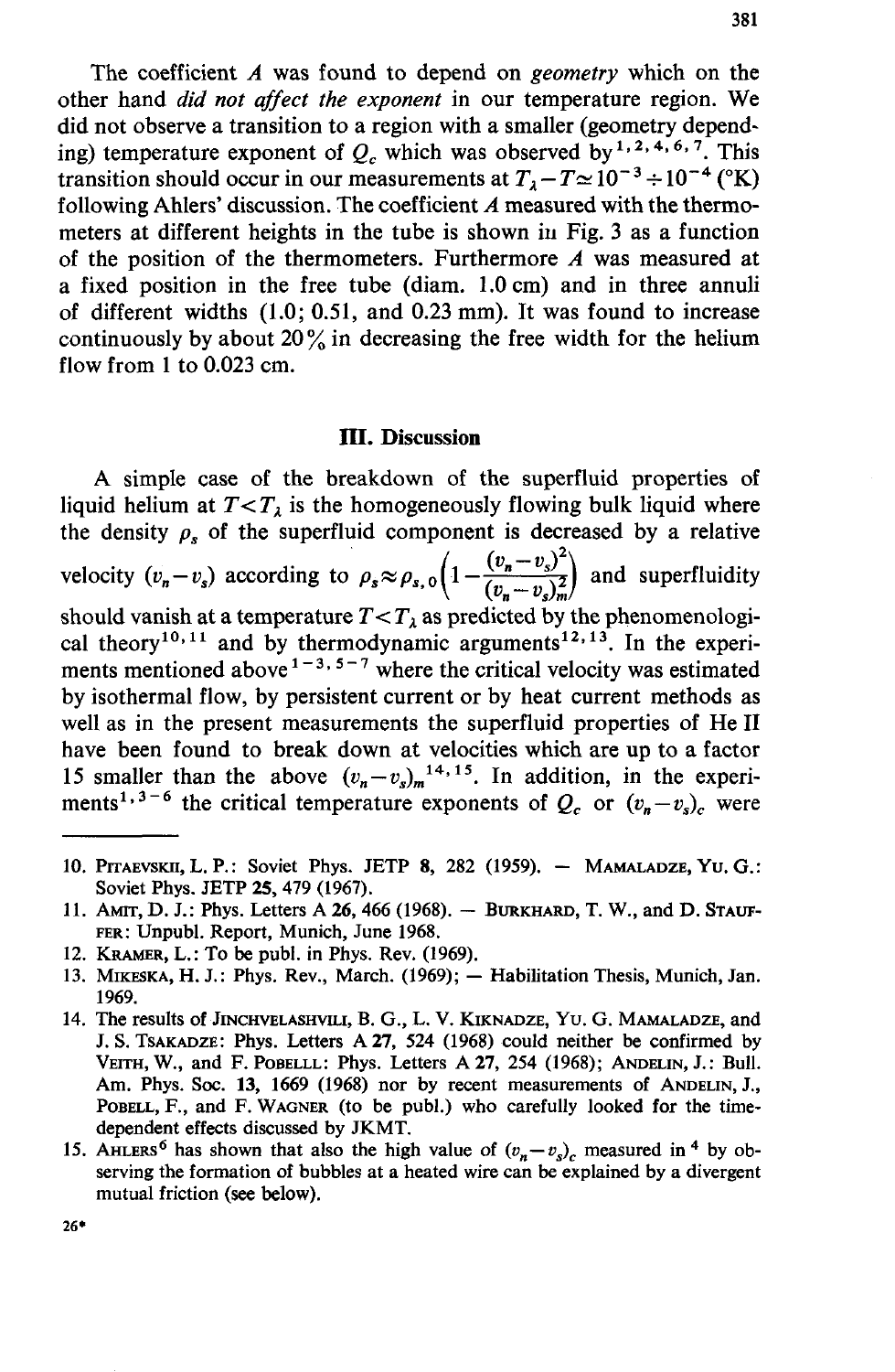smaller than *413* or *213,* respectively which are expected by phenomenological theories of superfluidity<sup>10,11</sup>. Including logarithmic corrections<sup>13,16</sup> on the basis of the singular specific heat of liquid helium can not account for this deviation of the exponents\*.

The heat conductivity as well as persistent currents of He I1 can be limited not only by the transition to the normal state but also by production of a high degree of vorticity in He **I1** which normally takes place at appreciably smaller velocities. The critical velocities of the persistent current experiment of CLOW and REPPY<sup>2</sup> have been discussed by LANGER and  $F_{\text{ISHER}}^{17}$ . In their theory thermally activated fluctuations of the order parameter in flowing He I1 result in an exponentially increasing vortex production in approaching a critical temperature  $T < T_1$ . LANGER and FISHER predict an exponent *213* for the temperature dependence of the critical velocity which has been confirmed by CLOW and REPPY<sup>2</sup>. The more recent persistent current experiments<sup>5</sup> performed at  $T_1 - T > 5 \cdot 10^{-3}$  K show a dependence of the critical velocity on the pore size. In addition exponents between 0.5 and 0.6 instead of *213* were found in these experiments. Hence the decrease of the exponent also at temperatures rather near to  $T_1$  is not a characteristic feature only of the heat current experiments.

The interpretations of the experiments concerning the critical heat current seem to be still more confusing. AHLERS<sup> $6$ </sup> has explained the critical heat current by a mutual friction force<sup>18</sup> between the normal fluid and vortices in the superfluid proportional to  $(v_n - v_n)^m$  and diverging near **T,** (m between *3* and *4).* His results on bulk helium are in good agreement with ours both in their magnitude and their temperature dependence. In addition the limitation of the heat current by mutual friction offers a possibility to understand the dependence of the critical current  $Q_c$  on the length L of the tube which should be  $Q_c \propto L^{-1/m}$  and is shown in Fig. *3.* 

But which mechanism is responsible for the creation of vorticity necessary for mutual friction? In bulk He **I1** the kinetic energy at the critical velocity in the present measurements and in the experiments<sup>3, 6</sup> is more than sufficient to overcome the energy barrier But which mechanism is responsible for the creation of vorticity<br>necessary for mutual friction? In bulk He II the kinetic energy at<br>the critical velocity in the present measurements and in the experi-<br>ments<sup>3,6</sup> is more t

exponent 1.14 given in <sup>4</sup> is not in agreement with Mikeska's<sup>13</sup> more recent cal**culation.** 

**<sup>16.</sup> WONG, V. K.: Phys. Letters A 28, 248 (1968).** - **STAUFFER, D.: Z. Physik 221, 122 (1969).** 

**<sup>122 (1969).</sup>**<br>17. LANGER, J. S., and M. E. FISHER: Phys. Rev. Letters 19, 560 (1967). - FISHER, LANGER, J. S., and M. E. FISHER: Phys. Rev. Letters **19**, 560 (1967). -- FISHER, M. E., in: Proc. Int. Conf. on Fluct. in Supercond., Asilomar California 1968. --**LANGER, J. S., in: Proc. 11th Int. Conf. on Low Temp. Phys., St. Andrews 1968.** 

**<sup>18.</sup> GORTER, C. J., and J. H. MELLINK: Physica 15, 285 (1949).**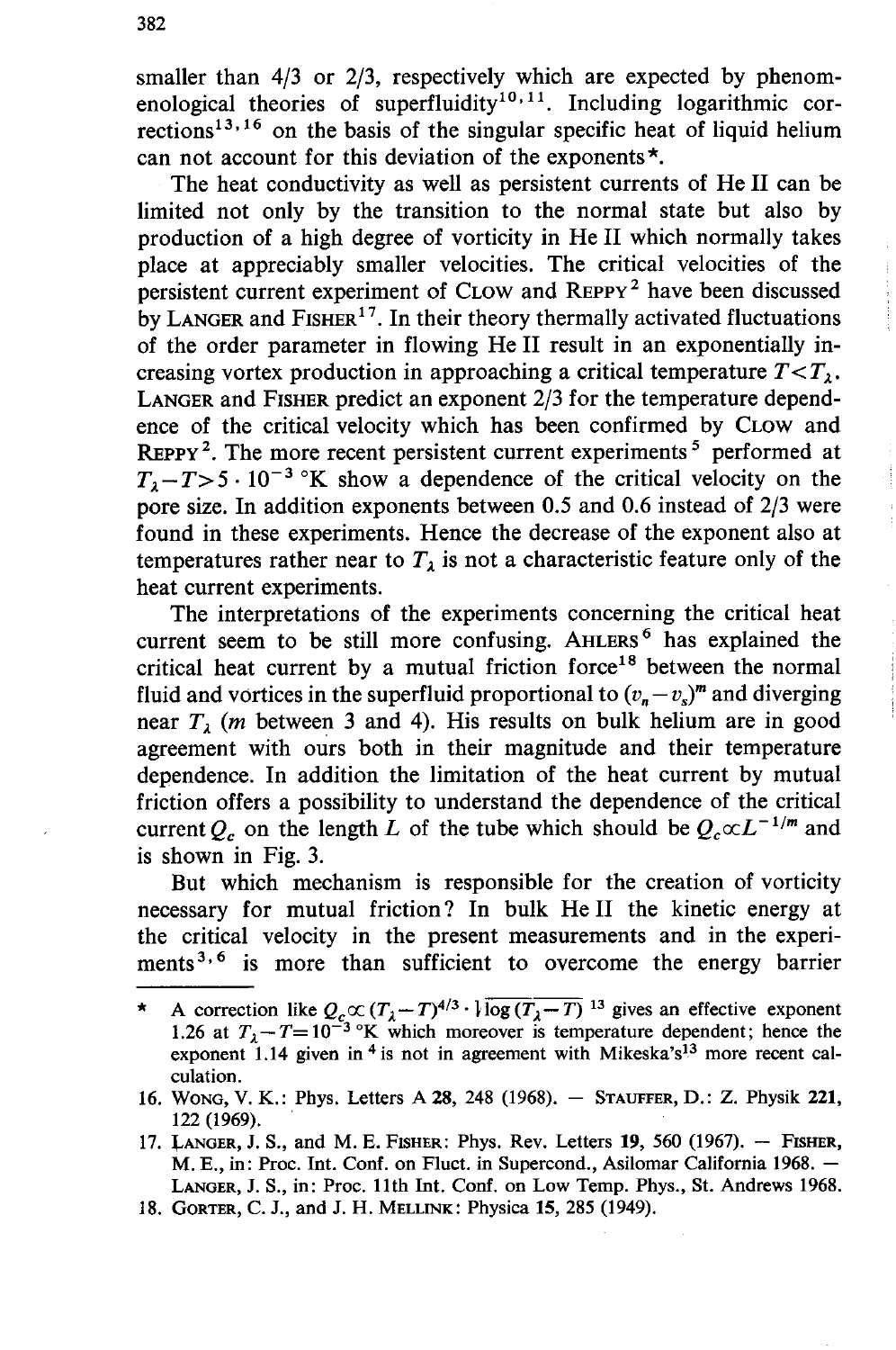

Fig. 3. Coefficient  $A$  (see Eq. (2)) as a function of the distance  $L$  of the thermometer from the starting point of the heat current  $Q<sub>c</sub>$ . The full points are measured in the cylinder (1.0 cm diam.), the open points are measured in an annulus (0.1 cm width). The two lines are the dependence expected for mutual friction with Gorter-Mellink exponents<sup>18</sup>  $m=4$ , and  $m=5$ , respectively (the values given in the literature are between  $m=3$  and  $m=4$ , see AHLERS<sup>6</sup>)

for vortex production. Therefore in bulk He **I1** the production of vortices should be mainly estimated by the temperature independent Feynman critical velocity which depends on the tube diameter<sup>8</sup>. This is supported by our observation on the increase of the critical current by decreasing the free diameter for the helium flow. In slits, pores, and films<sup>1, 2,  $5^{\frac{1}{5}}$  the Feynman critical velocity is higher,</sup> and temperature dependent fluctuations of the order parameter as proposed by LANGER and FISHER<sup>17</sup> should be dominating the vortex pro $duction. - but both mechanisms can be present. The relative importance$ of these two mechanisms depends on temperature and geometry. Therefore one expects different critical temperature exponents of  $(v_n-v_s)$ , or *Q,* in experiments with different geometries, e.g. with bulk liquid, in pores or in films of different dimensions<sup>19</sup>. In addition these exponents can be temperature dependent<sup>1, 2, 4, 6, 7. The resulting mutual friction</sup> between the normal component of He I1 and the vorticity in its counterflowing superfluid component limits the current. A divergent mutual friction has been discussed up till now only as a limit for the current in bulk helium<sup>6</sup> but it also may be of influence in the measurements with

<sup>19.</sup> A further reason for the different critical exponents of  $(v_n-v_s)_c$  and  $Q_c$  in bulk helium and in films or pores, respectively, may be a different temperature dependence of the superfluid density  $\rho_s$  in bulk helium and in restricted geometries (see GUYON, E., and J. RUDNICK: J. Physique 29, 1081 (1968), and BURKHARDT,  $STAUFFER<sup>11</sup>$ .